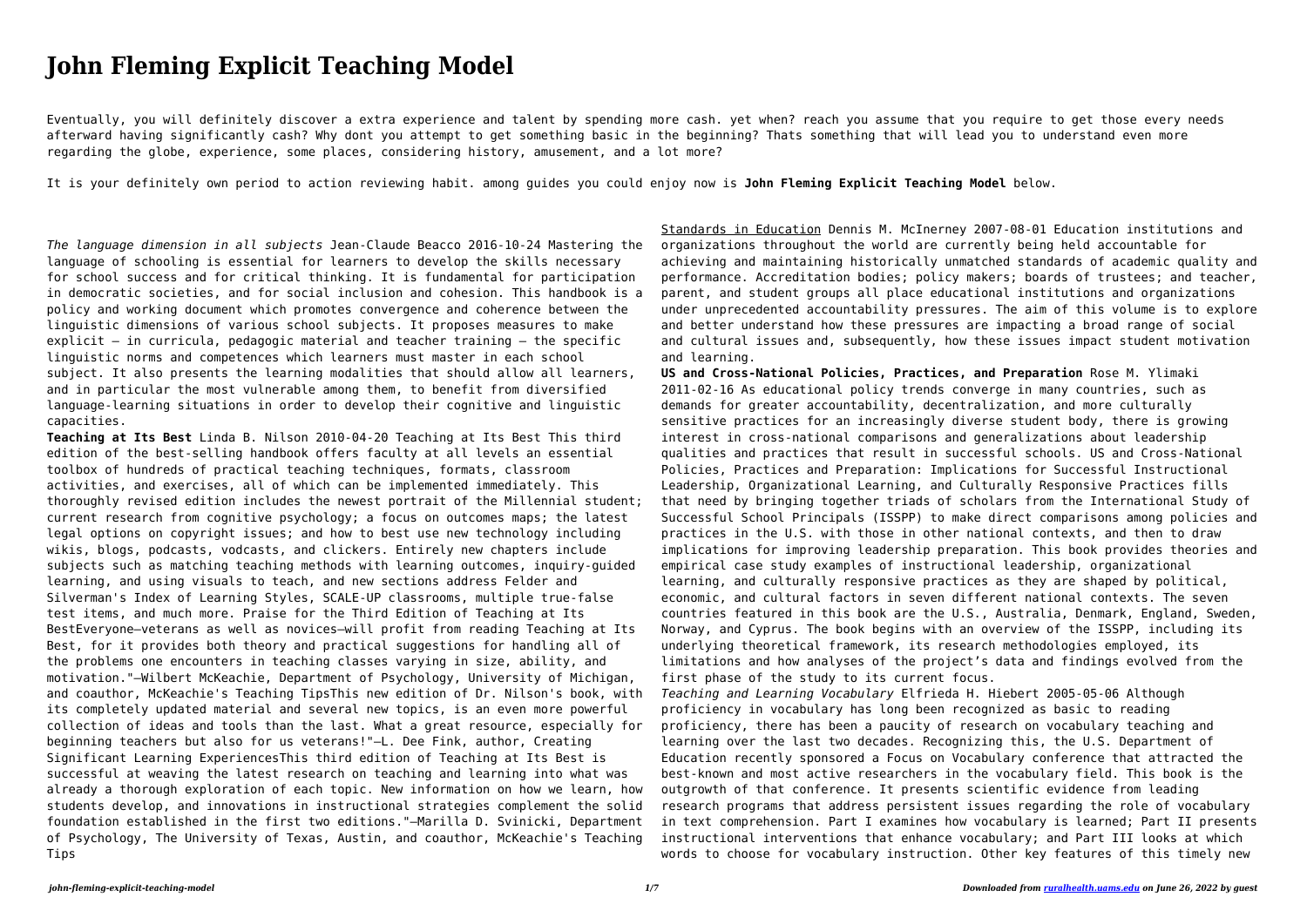book include: \*Broad Coverage. The book addresses the full range of students populating current classrooms--young children, English Language Learners, and young adolescents. \*Issues Focus. By focusing on persistent issues from the perspective of critical school populations, this volume provides a rich, scientific foundation for effective vocabulary instruction and policy. \*Author Expertise. Few volumes can boast of a more luminous cast of contributing authors (see table of contents). This book is suitable for anyone (graduate students, inservice reading specialists and curriculum directors, college faculty, and researchers) who deals with vocabulary learning and instruction as a vital component of reading proficiency.

Socio-scientific Issues in the Classroom Troy D. Sadler 2011-05-11 Socioscientific issues (SSI) are open-ended, multifaceted social issues with conceptual links to science. They are challenging to negotiate and resolve, and they create ideal contexts for bridging school science and the lived experience of students. This book presents the latest findings from the innovative practice and systematic investigation of science education in the context of socio-scientific issues. Socio-scientific Issues in the Classroom: Teaching, Learning and Research focuses on how SSI can be productively incorporated into science classrooms and what SSIbased education can accomplish regarding student learning, practices and interest. It covers numerous topics that address key themes for contemporary science education including scientific literacy, goals for science teaching and learning, situated learning as a theoretical perspective for science education, and science for citizenship. It presents a wide range of classroom-based research projects that offer new insights for SSI-based education. Authored by leading researchers from eight countries across four continents, this book is an important compendium of syntheses and insights for veteran researchers, teachers and curriculum designers eager to advance the SSI agenda.

**School Reform in an Era of Standardization** Ian Hardy 2020-12-30 School Reform in an Era of Standardization explores how teachers and school-based administrators navigate the processes of accountability and standardization in schooling systems and settings. It provides clear insights into how the work and learning of teachers and students in schools have been dramatically reconstituted by increased pressures of external, political scrutiny and accountability. The book reveals in detail the nature and effects of standardization processes upon schools and schooling systems. Specifically, it shows how curriculum development, teaching and assessment practices have all been recalibrated under conditions of increased external scrutiny of teacher and student work and learning, and how such processes are manifest in curriculum dominated by attention to literacy and numeracy, more 'scripted' pedagogies and standardized testing. However, the research not only elaborates the detrimental effects of such processes, but also how those responsible for educating in schools – teachers, heads of curriculum, deputyprincipals and principals – have responded proactively by interpreting, interrogating and challenging these conditions. In this way, it provides resources for hope – evidence of what are described as more 'authentic accountabilities' – and at the same time it provides a clear portrait of the difficulty of fostering substantive curriculum, teaching and assessment reform during an era of increasingly reductive accountability processes. It will be an invaluable resource for understanding and enhancing practices in schools and school systems in the decades to come, and for giving hope to educators in the ongoing work of rebuilding trust in public education.

*Children's Knowledge-in-Interaction* Amanda Bateman 2016-10-25 This book is a

collected volume that brings together research from authors working in crossdisciplinary academic areas including early childhood, linguistics and education, and draws on the shared interests of the authors, namely understanding children's interactions and the co-production of knowledge in everyday communication. The collection of studies explores children's interactions with teachers, families and peers, showing how knowledge and learning are co-created, constructed and evident in everyday experiences.

*Teaching Reading Sourcebook* Bill Honig 2013 "Prepare students for future success by using effective reading instruction that's proven to work. The Teaching Reading Sourcebook, updated second edition is an indispensable resource that combines evidence-based research with actionable instructional strategies. It is an essential addition to any educator's professional literacy library--elementary, secondary, university." -- back cover.

*Teaching Strategies: A Guide to Effective Instruction* Donald C. Orlich 2012-01-01 TEACHING STRATEGIES: A GUIDE TO EFFECTIVE INSTRUCTION, now in its tenth edition, is known for its practical, applied help with commonly used classroom teaching strategies and tactics. Ideal for anyone studying education or involved in a sitebased teacher education program, the book focuses on topics such as lesson planning, questioning, and small-group and cooperative-learning strategies. The new edition maintains the book's solid coverage, while incorporating new and expanded material on InTASC standards, a new chapter on teaching in the inclusive classroom, and an up-to-date discussion of assessment as it relates to inclusion. The text continues to be supported by a rich media package anchored by TeachSource Video Cases, which bring text content to life in actual classroom situations. Important Notice: Media content referenced within the product description or the product text may not be available in the ebook version. *Math Instruction for Students with Learning Problems* Susan Perry Gurganus 2017-02-24 Math Instruction for Students with Learning Problems, Second Edition provides a research-based approach to mathematics instruction designed to build confidence and competence in pre- and in-service PreK–12 teachers. This core textbook addresses teacher and student attitudes toward mathematics, as well as language issues, specific mathematics disabilities, prior experiences, and cognitive and metacognitive factors. The material is rich with opportunities for class activities and field extensions, and the second edition has been fully updated to reference both NCTM and CCSSM standards throughout the text and includes an entirely new chapter on measurement and data analysis. Explicit Instruction Anita L. Archer 2011-02-22 Explicit instruction is systematic, direct, engaging, and success oriented--and has been shown to promote achievement for all students. This highly practical and accessible resource gives special and general education teachers the tools to implement explicit instruction in any grade level or content area. The authors are leading experts who provide clear guidelines for identifying key concepts, skills, and routines to teach; designing and delivering effective lessons; and giving students opportunities to practice and master new material. Sample lesson plans, lively examples, and reproducible checklists and teacher worksheets enhance the utility of the volume. Purchasers can also download and print the reproducible materials for repeated use. Video clips demonstrating the approach in real classrooms are available at the authors' website: www.explicitinstruction.org. See also related DVDs from Anita Archer: Golden Principles of Explicit Instruction; Active Participation: Getting Them All Engaged, Elementary Level; and Active Participation: Getting Them All Engaged, Secondary Level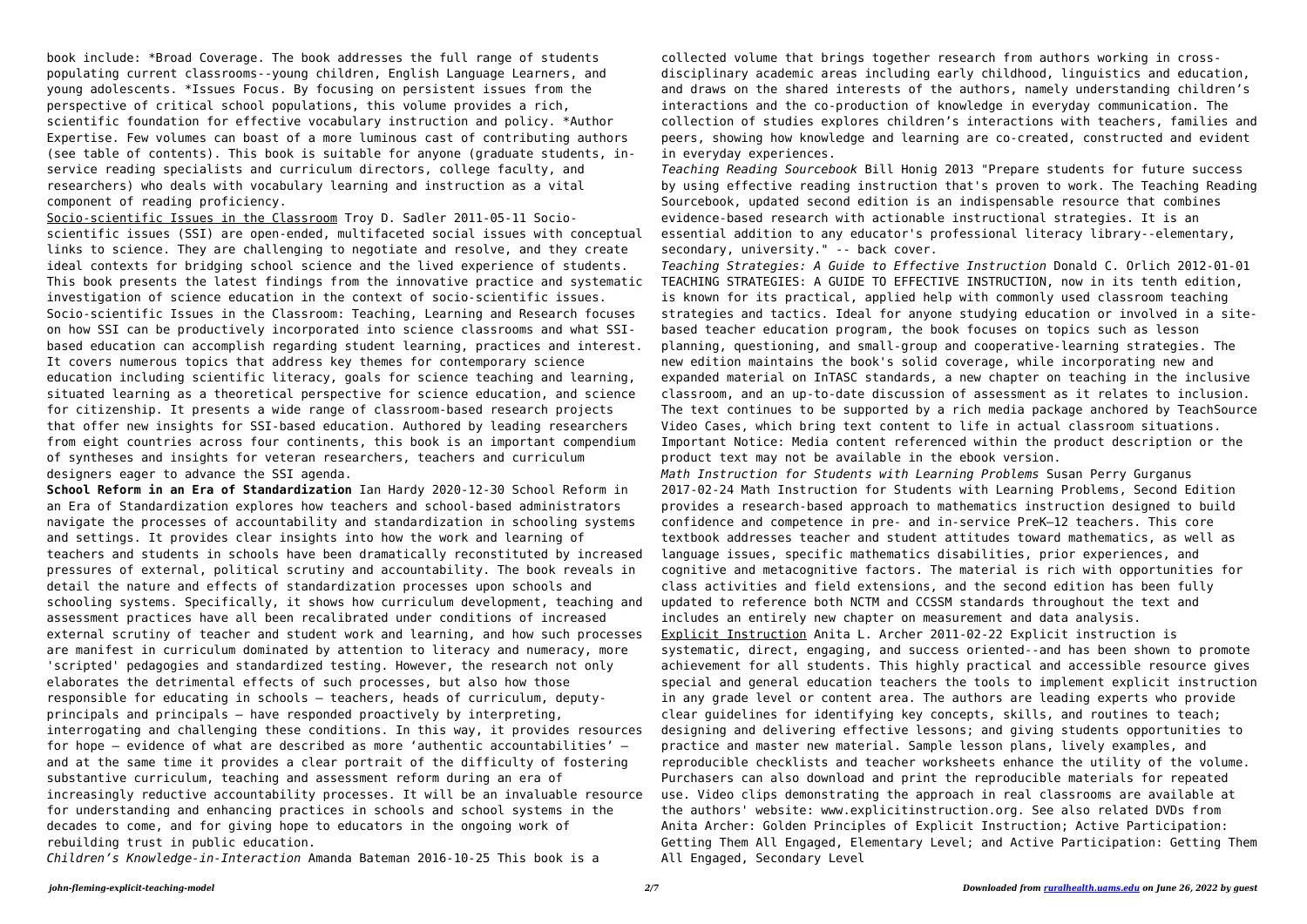**Creativity in the Classroom** Alane J. Starko 2010 The fourth edition of this wellknown text continues the mission of its predecessors âe" to help teachers link creativity research and theory to the everyday activities of classroom teaching. Part I (chs 1-5) includes information on models and theories of creativity, characteristics of creative people, and talent development. Part II (chapters 6-10) includes strategies explicitly designed to teach creative thinking, to weave creative thinking into content area instruction, and to organize basic classroom activities (grouping, lesson planning, assessment, motivation and classroom organization) in ways that support studentsâe(tm) creativity. Changes in this Edition: Improved Organization -- This edition has been reorganized from 8 to 10 chapters allowing the presentation of theoretical material in clearer, more manageable chunks. New Material âe" In addition to general updating, there are more examples involving middle and secondary school teaching, more examples linking creativity to technology, new information on the misdiagnosis of creative students as ADHD, and more material on cross-cultural concepts of creativity, collaborative creativity, and linking creativity to state standards. Pedagogy & Design âe" Chapter-opening vignettes, within-chapter reflection questions and activities, sample lesson ideas from real teachers, and end-of-chapter journaling activities help readers adapt content to their own teaching situations. Also, a larger trim makes the layout more open and appealing and a single end-of-book reference section makes referencing easier. Targeted specifically to educators (but useful to others), this book is suitable for any course that deals wholly or partly with creativity in teaching, teaching the gifted and talented, or teaching thinking and problem solving. Such courses are variously found in departments of special education, early childhood education, curriculum and instruction, or educational psychology.

**Voices from the Classroom** York University (Toronto, Ont.). Centre for the Support of Teaching 2001-01-01 Published Under the Garamond Imprint The voices in this book reflect the broad diversity of a large urban university community, with contributions from undergraduate and graduate students, teaching assistants, contract and full-time faculty, staff and administrators. Issues of equity, diversity and power form the foundation of this community's thinking about pedagogy, and the topics span a continuum from the theoretical to the practical. Voices from the Classroom will have a broad appeal to the university teaching community across North America, facing common challenges in the twenty-first century.

**Visible Learning for Teachers** John Hattie 2012-03-15 In November 2008, John Hattie's ground-breaking book Visible Learning synthesised the results of more than fifteen years research involving millions of students and represented the biggest ever collection of evidence-based research into what actually works in schools to improve learning. Visible Learning for Teachers takes the next step and brings those ground breaking concepts to a completely new audience. Written for students, pre-service and in-service teachers, it explains how to apply the principles of Visible Learning to any classroom anywhere in the world. The author offers concise and user-friendly summaries of the most successful interventions and offers practical step-by-step guidance to the successful implementation of visible learning and visible teaching in the classroom. This book: links the biggest ever research project on teaching strategies to practical classroom implementation champions both teacher and student perspectives and contains step by step guidance including lesson preparation, interpreting learning and feedback during the lesson and post lesson follow up offers checklists, exercises, case

studies and best practice scenarios to assist in raising achievement includes whole school checklists and advice for school leaders on facilitating visible learning in their institution now includes additional meta-analyses bringing the total cited within the research to over 900 comprehensively covers numerous areas of learning activity including pupil motivation, curriculum, meta-cognitive strategies, behaviour, teaching strategies, and classroom management. Visible Learning for Teachers is a must read for any student or teacher who wants an evidence based answer to the question; 'how do we maximise achievement in our schools?'

**How People Learn** Committee on Learning Research and Educational Practice 1999-06-15 How People Learn: Bridging Research and Practice provides a broad overview of research on learners and learning and on teachers and teaching. It expands on the 1999 National Research Council publication How People Learn: Brain, Mind, Experience, and School, Expanded Edition that analyzed the science of learning in infants, educators, experts, and more. In How People Learn: Bridging Research and Practice, the Committee on Learning Research and Educational Practice asks how the insights from research can be incorporated into classroom practice and suggests a research and development agenda that would inform and stimulate the required change. The committee identifies teachers, or classroom practitioners, as the key to change, while acknowledging that change at the classroom level is significantly impacted by overarching public policies. How People Learn: Bridging Research and Practice highlights three key findings about how students gain and retain knowledge and discusses the implications of these findings for teaching and teacher preparation. The highlighted principles of learning are applicable to teacher education and professional development programs as well as to K-12 education. The research-based messages found in this book are clear and directly relevant to classroom practice. It is a useful guide for teachers, administrators, researchers, curriculum specialists, and educational policy makers. **MULTILIT (Making Up Lost Time in Literacy).** 1998 The Law of Torts John G. Fleming 1987 This textbook still stands as one of the leading works of scholarship on Australian tort law. Fleming's coverage draws on authorities in Australia & other common law jurisdictions, providing a thorough analysis for student & practitioner alike. A clear, precise & comprehensive statement of modern tort law, it is founded on a strong philosophical examination of this central area of the law.

The Power of Explicit Teaching and Direct Instruction Greg Ashman 2020-11-25 Direct instruction and explicit teaching can offer you a shorter, straighter route to developing effective learning in your classroom. In this smart and accessible book, Greg Ashman explores how you can harness the potential of these often misunderstood and misapplied teaching methods to achieve positive learning outcomes for the students you teach. It investigates key foundational principles, combined with thoughtful commentary on what these mean in classroom practice and an examination of relevant research and theories from cognitive psychology that substantiate these approaches to teaching and learning. **Towards a Moving School** John Fleming 2007 The Educational Leadership Dialogues series creates a bridge between educational research and practice, and provides resources that support educational leadership. The series teams up researchers and experienced school principals to write short, evidence-based, practical guides on topics of signifi cance, while engaging in a rich dialogue about practice and research.

**Visible Learning** John Hattie 2008-11-19 This unique and ground-breaking book is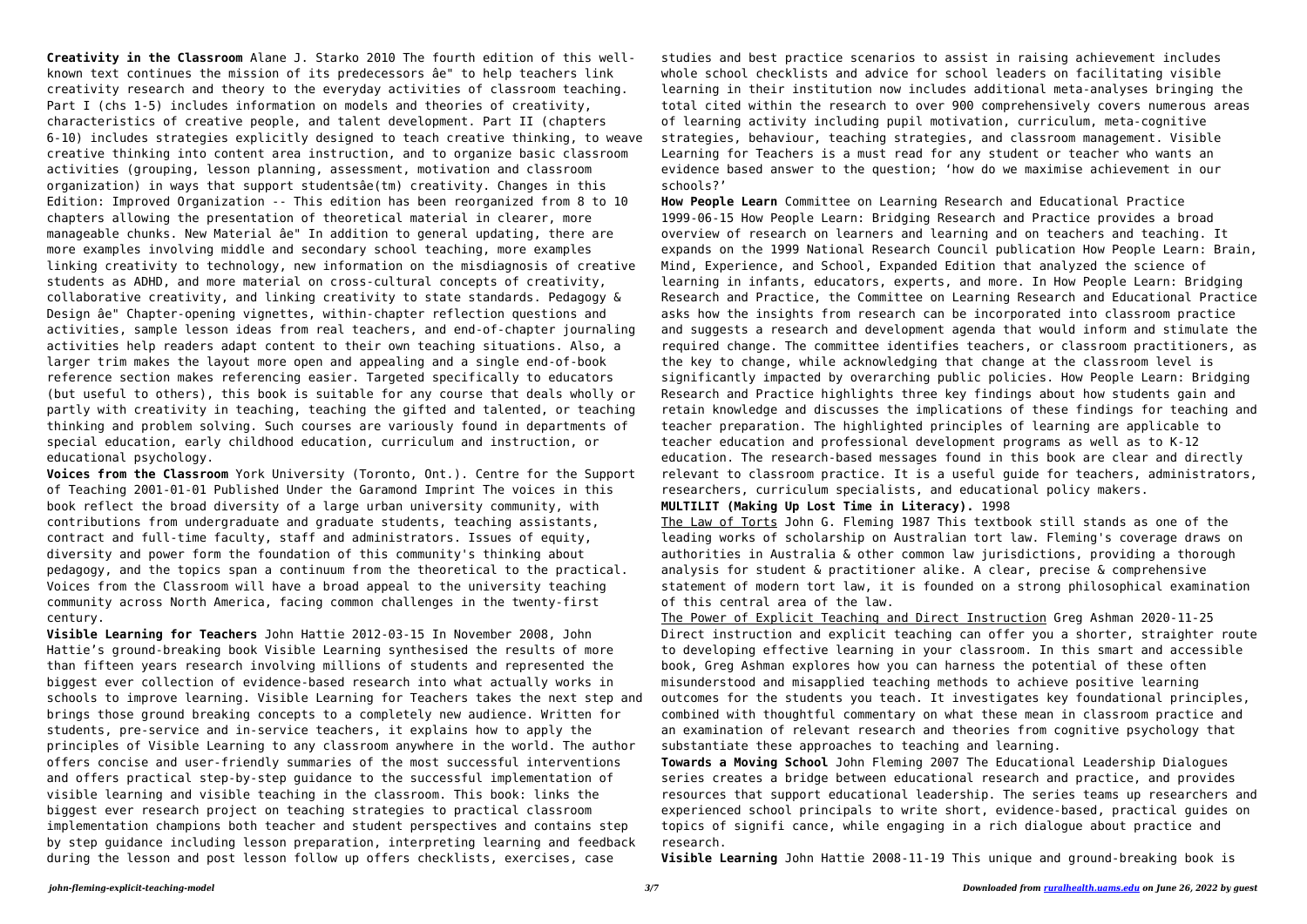the result of 15 years research and synthesises over 800 meta-analyses on the influences on achievement in school-aged students. It builds a story about the power of teachers, feedback, and a model of learning and understanding. The research involves many millions of students and represents the largest ever evidence based research into what actually works in schools to improve learning. Areas covered include the influence of the student, home, school, curricula, teacher, and teaching strategies. A model of teaching and learning is developed based on the notion of visible teaching and visible learning. A major message is that what works best for students is similar to what works best for teachers – an attention to setting challenging learning intentions, being clear about what success means, and an attention to learning strategies for developing conceptual understanding about what teachers and students know and understand. Although the current evidence based fad has turned into a debate about test scores, this book is about using evidence to build and defend a model of teaching and learning. A major contribution is a fascinating benchmark/dashboard for comparing many innovations in teaching and schools.

Leading Australia's Schools P. A. Duignan 2007 "Stories about the exhilaration of being a principal of an Australian school"--Provided by publisher.

**Aboriginal and Torres Strait Islander Education** Kaye Price 2015-07-03 The second edition of Aboriginal and Torres Strait Islander Education is an essential and important resource for teacher education students.

*Handbook of Research on Student Engagement* Sandra L. Christenson 2012-02-23 For more than two decades, the concept of student engagement has grown from simple attention in class to a construct comprised of cognitive, emotional, and behavioral components that embody and further develop motivation for learning. Similarly, the goals of student engagement have evolved from dropout prevention to improved outcomes for lifelong learning. This robust expansion has led to numerous lines of research across disciplines and are brought together clearly and comprehensively in the Handbook of Research on Student Engagement. The Handbook guides readers through the field's rich history, sorts out its component constructs, and identifies knowledge gaps to be filled by future research. Grounding data in real-world learning situations, contributors analyze indicators and facilitators of student engagement, link engagement to motivation, and gauge the impact of family, peers, and teachers on engagement in elementary and secondary grades. Findings on the effectiveness of classroom interventions are discussed in detail. And because assessing engagement is still a relatively new endeavor, chapters on measurement methods and issues round out this important resource. Topical areas addressed in the Handbook include: Engagement across developmental stages. Self-efficacy in the engaged learner. Parental and social influences on engagement and achievement motivation. The engaging nature of teaching for competency development. The relationship between engagement and highrisk behavior in adolescents. Comparing methods for measuring student engagement. An essential guide to the expanding knowledge base, the Handbook of Research on Student Engagement serves as a valuable resource for researchers, scientistpractitioners, and graduate students in such varied fields as clinical child and school psychology, educational psychology, public health, teaching and teacher education, social work, and educational policy.

Learner-Centered Teaching Maryellen Weimer 2008-05-02 In this much needed resource, Maryellen Weimer-one of the nation's most highly regarded authorities on effective college teaching-offers a comprehensive work on the topic of learnercentered teaching in the college and university classroom. As the author explains,

learner-centered teaching focuses attention on what the student is learning, how the student is learning, the conditions under which the student is learning, whether the student is retaining and applying the learning, and how current learning positions the student for future learning. To help educators accomplish the goals of learner-centered teaching, this important book presents the meaning, practice, and ramifications of the learner-centered approach, and how this approach transforms the college classroom environment. Learner-Centered Teaching shows how to tie teaching and curriculum to the process and objectives of learning rather than to the content delivery alone.

**Tools for Teaching** Barbara Gross Davis 2009-07-17 This is the long-awaited update on the bestselling book that offers a practical, accessible reference manual for faculty in any discipline. This new edition contains up-to-date information on technology as well as expanding on the ideas and strategies presented in the first edition. It includes more than sixty-one chapters designed to improve the teaching of beginning, mid-career, or senior faculty members. The topics cover both traditional tasks of teaching as well as broader concerns, such as diversity and inclusion in the classroom and technology in educational settings. **Madeline Hunter's Mastery Teaching** Robin Hunter 2004-04-20 Updated Edition of Bestseller Madeline Hunter's authoritative guide to effective instruction, newly updated and expanded for today's learners! This classic resource is the bestselling guide to rigorous standards-based instruction that covers teaching to both sides of the brain, teaching for meaning and retention, and teaching to real-life situations. This exciting new edition features: Instruction, learning, motivation, guided practice, and behavior integrated into a comprehensive and effective model for classroom teaching Newly updated and expanded content to encompass teaching for independent learning Teaching tips, classroom examples, recommended readings, a new comprehensive index, and a discussion guide for each chapter Re-Imagining Educational Leadership Brian Caldwell 2006-11-18 If one is concerned with the future of education this book is a must. While it is humbling it is also an inspirational invitation for transformation' - "Florida Journal of Educational Administration & Policy " It is clear that school leadership has had to adapt to the changing educational climate and this has required changes at all levels, as well as shifts in balance. This book addresses these challenges and demonstrates a variety of illustrative examples of how successful these changes can be. This is a useful primer for those studying leadership in schools and some of the associated theories and practice . There are wide and well-considered references across the educational and management lendscape and it provides thought-provoking views on how leadership can be practised'-ESCalate The fact that we know you are watching, Brian, helps all of us both to perform well in the present and to invent a future in which we perform better still I commend Brian's writings to anyone committed to world-class public education' "- Professor Sir Michael Barber, Expert Partner, Global Public Sector Practice, McKinsey and Company, Former Head of Prime Minister's Delivery Unit at 10 Downing Street " In Re-imagining Educational Leadership Brian Caldwell has set an outstanding framework for school leaders and educators to fundamentally rethink schools and school leadership. The book is very perceptive and links ideas and concepts to the practical reality of schools in an inspiring and imaginative way. This is a 'must read' book for all those involved in developing inspiring leadership in our schools. This is a major contribution to the educational literature'" - Professor Brent Davies, Professor of International Leadership Development at the University of Hull " Brian Caldwell has successfully brought together an analysis of past and current practice in leadership but, most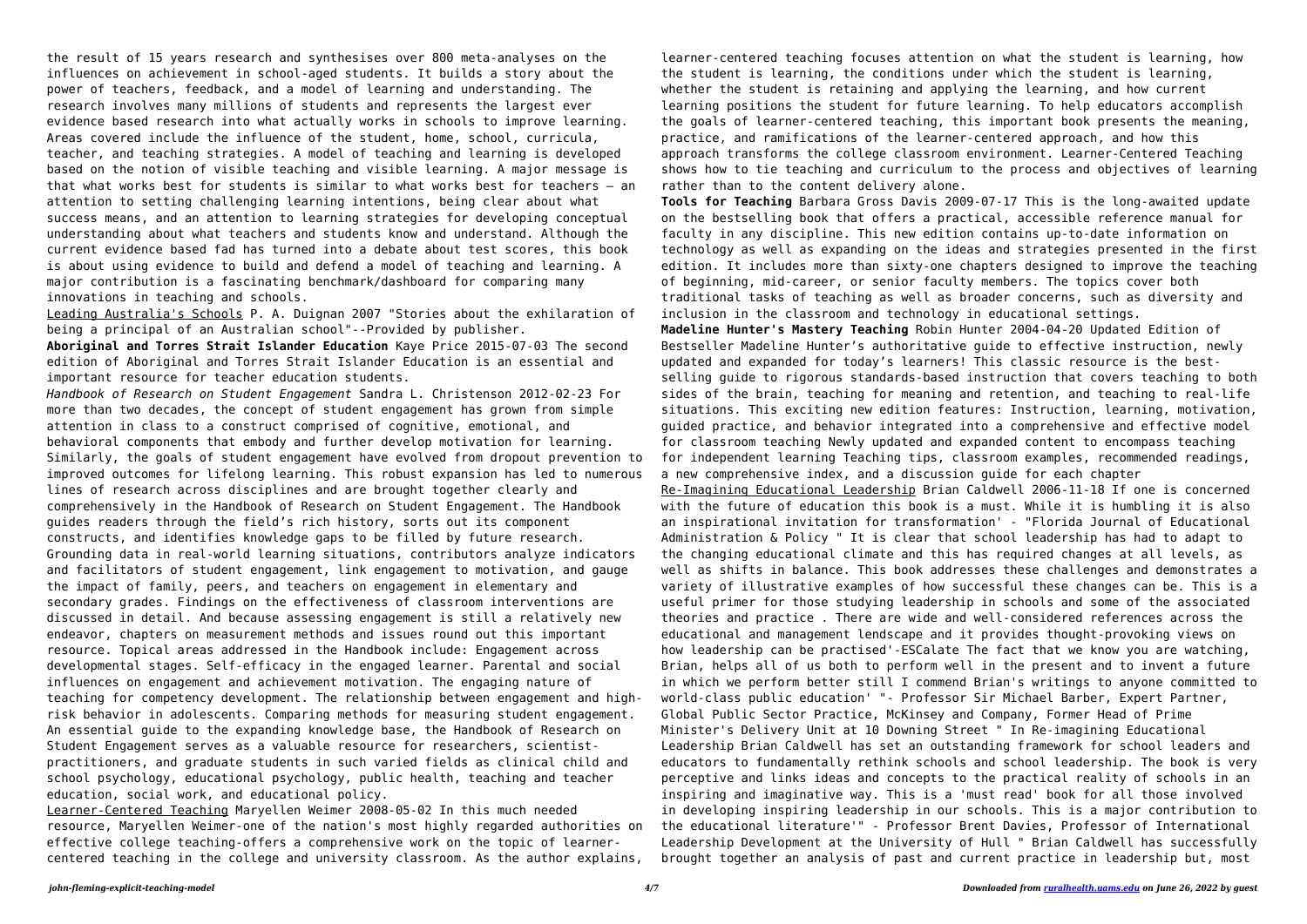significantly, he has outlined key thoughts, ideas and perspectives to inspire leaders in their personal learning journey in the future... This book will become one of the key sources of ideas for leadership in schools over the next few years. It is both accessible and thought provoking while never losing the practical relevance to schools and school leaders. This is a "must read" for all those involved in educational leadership and 21st century schooling' - "International Journal of Educational Management " We do not know the precise form that education will take in different settings in 25 years' time. No-one does. No-one should claim to have this foresight. Leadership is required, however, regardless of the form that education takes. In this book, Brian Caldwell draws on his work on selfmanaging schools, his most recent work in the UK with the Specialist Schools and Academies Trust, and on evidence from around the world, to describe how leadership is changing the world of education on a scale that can best be described as transformation. Such leadership differs in important ways from what has been expected in the past: it requires a change in role at all levels, and shifts the balance from what is often a dispiriting and discouraging experience to one that is exhilarating. The author's insight and recommendations are essential reading for all school leaders, potential school leaders and policy makers at local and national levels who seek to secure high levels of achievement for all students in all settings. About the author Brian J. Caldwell is Managing Director of Melbourne-based Educational Transformations, and Professorial Fellow at the University of Melbourne where he served as Dean of Education from 1998 to 2004. He is Associate Director-Global of International Networking for Educational Transformation, a project of the London-based Specialist Schools and Academies Trust. Brian is internationally known as an expert in educational leadership. Awards include the Gold Medal of the Australian Council of Educational Leaders, the Hedley Beare Educator of the Year Award (Victoria), and the College Medal (Australia) of the Australian College of Educators.

**How School Principals Sustain Success over Time** Lejf Moos 2011-05-26 This work represents a publishing event in education research. Genuinely groundbreaking, it is the result of longitudinal research from five nations over five years. The authors set themselves an unprecedented task: to analyze how it is that successful school principals sustain positive outcomes over a significant period of time. To find out, they initiated the International Successful School Principal Project (ISSPP) assembling 30 multinational case histories and numerous comparative analyses. In doing so, they recorded fresh perspectives on the influence school principals can have on their schools, the quality of teaching in their classrooms, and student outcomes. Revisiting the subject schools in 2007, they found many principals still in place, having steered their organizations through various minefields of political, governance and educational reform. As the most penetrating longitudinal investigation of the subject, this research has unearthed fascinating new insights into school leadership that add real substance to the sum of our knowledge. It incorporates data from educational systems in Australia, Denmark, Norway, Sweden, England and the USA. One key finding is that while all principals delegate a range of leadership tasks, successful ones distribute responsibility on a case-by-case basis founded on personal assessments of their staff as well as on organizational and policy contexts. The research also demonstrates that successful principals maintain close communication with their staff and the wider school environment, and that they are adaptive, maximizing the opportunities presented by new political contexts and expectations, yet without losing sight of their school's core moral and ethical principles. The volume's

international thematic analysis has allowed comparative conclusions to be drawn on what the principals do to sustain and foster pedagogical and institutional success.

**The Sourcebook for Teaching Science, Grades 6-12** Norman Herr 2008-08-11 A resource for middle and high school teachers offers activities, lesson plans, experiments, demonstrations, and games for teaching physics, chemistry, biology, and the earth and space sciences.

*Research in Mathematics Education in Australasia 2012-2015* Katie Makar 2016-06-02 With the ninth edition of the four-yearly review of mathematics education research in Australasia, the Mathematics Education Research Group of Australasia (MERGA) discusses the Australasian research in mathematics education in the four years from 2012-2015. This review aims to critically promote quality research and focus on the building of research capacity in Australasia. **Using the Language Experience Approach With English Language Learners** Denise D. Nessel 2008-04-21 Packed with lessons, sample texts, and strategies, this book helps teachers use ELL students' personal experiences to improve their oral language, reading comprehension, and writing skills. **Explicit Direct Instruction (EDI)** John R. Hollingsworth 2009 Packed with strategies for lesson planning and delivery, this research-based book shows how implementing EDI can improve instruction and raise achievement in diverse classrooms.

**The Writing Book** Sheena Cameron 2013 "Guide to teaching writing at emergent, early and fluent levels. It includes practical information that will support primary and middle school teachers to plan and deliver an effective writing programme"--Back cover.

*A Handbook for Teaching and Learning in Higher Education* Heather Fry 2003-12-16 First Published in 2002. Routledge is an imprint of Taylor & Francis, an informa company.

**Improving Schools Using Systems Leadership** Ian Macdonald 2019-06-26 It is easy to underestimate the impact that school organisation has on the behaviour, effectiveness, engagement and creativity of the teachers, staff and students who work within it. It also has a marked effect on the well-being of staff members, and how families and the community relate to the school. Attempts to improve school organisation are often short term "initiatives" that only cover only one or two aspects of what it takes to organise a school effectively. Improving Schools Using Systems Leadership, in contrast, provides those involved in the design and delivery of educational services with a coherent and easy-to-follow framework to help run an effective organisation. Based on theory, real data on education improvements at school and regional level, and case studies, this book demonstrates how Systems Leadership can be used to improve school organisation. It integrates models of leadership, teamwork, capability, structure and systems to help make them more effective in improving the learning outcomes of students and also sustain this improvement over time. This book explains how Systems Leadership can and has been applied in schools to bring clarity to the purpose, structure and systems within a school and have a major impact on its success. As such, it is an essential text for school leaders and managers looking for practical tools to help improve the working lives of the people within their organisation, and hence their effectiveness.

*How People Learn* National Research Council 2000-08-11 First released in the Spring of 1999, How People Learn has been expanded to show how the theories and insights from the original book can translate into actions and practice, now making a real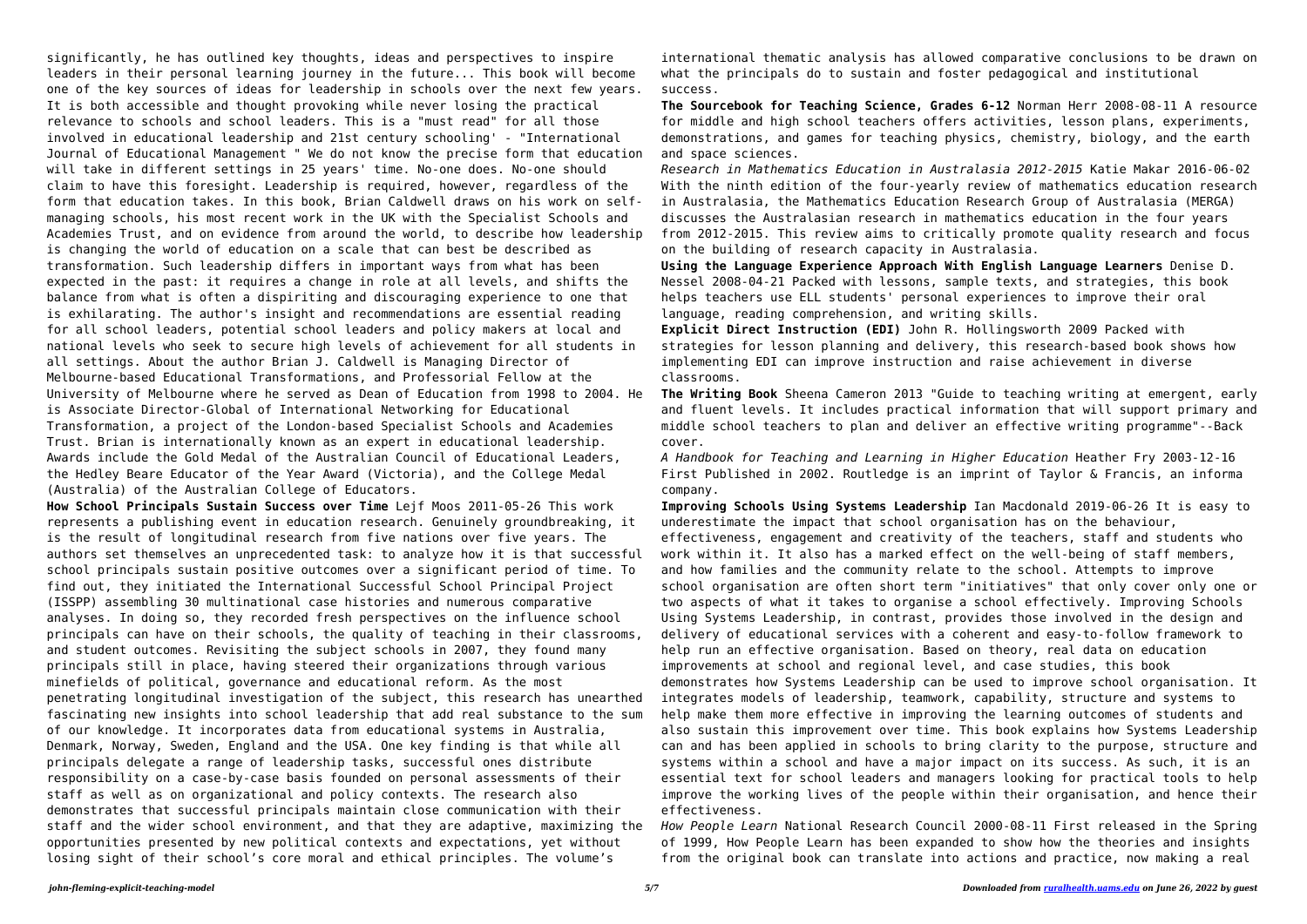connection between classroom activities and learning behavior. This edition includes far-reaching suggestions for research that could increase the impact that classroom teaching has on actual learning. Like the original edition, this book offers exciting new research about the mind and the brain that provides answers to a number of compelling questions. When do infants begin to learn? How do experts learn and how is this different from non-experts? What can teachers and schools do-with curricula, classroom settings, and teaching methods--to help children learn most effectively? New evidence from many branches of science has significantly added to our understanding of what it means to know, from the neural processes that occur during learning to the influence of culture on what people see and absorb. How People Learn examines these findings and their implications for what we teach, how we teach it, and how we assess what our children learn. The book uses exemplary teaching to illustrate how approaches based on what we now know result in in-depth learning. This new knowledge calls into question concepts and practices firmly entrenched in our current education system. Topics include: How learning actually changes the physical structure of the brain. How existing knowledge affects what people notice and how they learn. What the thought processes of experts tell us about how to teach. The amazing learning potential of infants. The relationship of classroom learning and everyday settings of community and workplace. Learning needs and opportunities for teachers. A realistic look at the role of technology in education.

Handbook on Teaching Social Issues Ronald W. Evans 2021-05-01 The Handbook on Teaching Social Issues, 2nd edition, provides teachers and teacher educators with a comprehensive guide to teaching social issues in the classroom. This second edition re-frames the teaching of social issues with a dedicated emphasis on issues of social justice. It raises the potential for a new and stronger focus on social issues instruction in schools. Contributors include many of the leading experts in the field of social studies education. Issues-centered social studies is an approach to teaching history, government, geography, economics and other subject related courses through a focus on persistent social issues. The emphasis is on problematic questions that need to be addressed and investigated in-depth to increase social understanding, active participation, and social progress. Questions or issues may address problems of the past, present, or future, and involve disagreement over facts, definitions, values, and beliefs arising in the study of any of the social studies disciplines, or other aspects of human affairs. The authors and editor believe that this approach should be at the heart of social studies instruction in schools. ENDORSEMENTS "At a time when even the world's most stable democracies are backsliding towards autocratic rule, Ronald Evans has pulled together an essential guide for teachers who want to do something about it. The 2nd edition of the Handbook on Teaching Social Issues is a brilliant and timely collection that should be the constant companion for teachers across the disciplines." Joel Westheimer University Research Chair in Democracy and Education University of Ottawa "The Handbook on Teaching Social Issues (2nd edition) is a fantastic resource for teachers, teacher educators, and professional development specialists who are interested in ensuring that social issues are at the center of the curriculum. The chapters are focused on the most important contemporary thinking about what social issues are, why they are so important for young people to learn about, and what research indicates are the most effective pedagogical approaches. The wide-ranging theoretical and practical expertise of the editor and all of the chapter authors account for why this handbook makes such an exceptional contribution to our understanding of how and why the social issues approach is so

important and stimulating." Diana Hess Dean, UW-Madison School of Education Karen

A. Falk Distinguished Chair of Education "Democracy, both as a form of governance and a reservoir of principles and practices, faces an existential threat. The Handbook on Teaching Social Issues is a perfectly-timed and wonderfully engaging exploration of what lies at the heart of social studies curriculum: social inquiry for democratic life. The authors provide conceptual frames, classroom strategies and deep insights about the complex and utterly crucial work of education for democratic citizenship. Education like that conceptualized and described in this volume is a curative so needed at this critical moment. Ron Evans and his colleagues have delivered, assembling an outstanding set of contributions to the field. The Handbook underscores John Dewey's now-haunting invocation that democracy must be renewed with each generation and an education worthy of its name is the handmaiden of democratic rebirth." William Gaudelli Dean and Professor Lehigh University "This volume is so timely and relevant for democratic education. Instead of retreating to separate ideological corners, the authors in this handbook invite us to engage in deliberative discourse that requires civic reasoning and often requires us to meet in a place that serves us all." Gloria Ladson-Billings, Professor Emerita Department of Curriculum & Instruction University of Wisconsin President, National Academy of Education Fellow, AERA, AAAS, and Hagler Institute @ Texas A&M "At the heart of our divisive political and social climate is the need to understand and provide clarity over polarizing concepts. Historically, confusion and resistance has hindered the nation's growth as a democratic nation. Typically, the most vulnerable in our society has suffered the most from our unwillingness to reconceptualize society. The Handbook on Teaching Social Issues, 2nd edition, is a good step in helping social studies educators, students, and laypersons realize a new society that focuses on equity. With over 30 chapters, Ronald Evans and his colleagues' centered inquiry, critical thinking, controversy, and action to challenge ideologies and connect social studies to student's lives and the real world. The first edition helped me as a young social studies teacher; I am excited to use the 2nd edition with my teacher education students!" LaGarrett King Isabella Wade Lyda and Paul Lyda Professor of Education Founding Director, CARTER Center for K-12 Black history education University of Missouri "Ronald Evans has curated a collection of informative contributions that will serve as an indispensable resource for social studies educators committed to engaging their students in the thoughtful examination of social issues. The Handbook on Teaching Social Issues, 2nd edition, articulates the historical, definitional, and conceptual foundations of social issues education. It offers clear presentations of general guidelines for unit planning, discussion methods, and assessment. It identifies specific teaching strategies, resources, and sample lessons for investigating a range of persistent and contemporary social issues on the elementary, middle, and secondary levels through the social studies disciplines. Updated with perspectives on education for social justice that have emerged since the first edition, this edition effectively situates social issues education in the contemporary sociopolitical milieu. The Handbook on Teaching Social Issues, is a timely, accessible, and practical guide to involving students in a vital facet of citizenship in a democracy." William G. Wraga, Professor Dean's Office Mary Frances Early College of Education University of Georgia "The Handbook on Teaching Social Issues, 2nd edition is a long-awaited, welcome, and timely volume. It is apparent that the foundational tenets of the first edition have served social studies professionals well over the past 25 years, given the growth of social issues scholarship showcased in this new